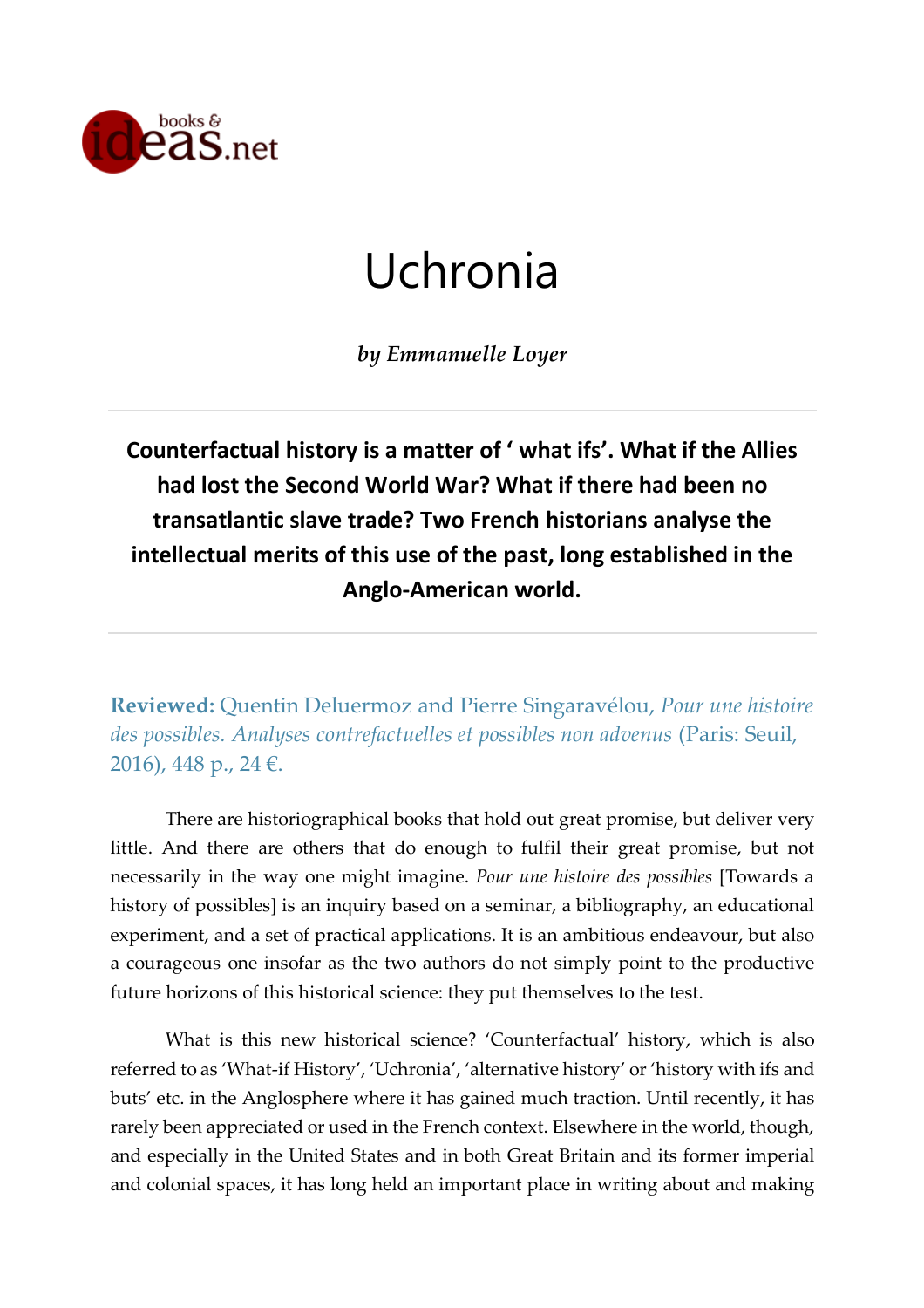use of the past, somewhere between history and fiction. As a literary genre, it developed in the nineteenth century and then moved into the twentieth century in a highly sought-after popular form of historiography (what if Napoleon had won at Waterloo? What if the Allies had lost the Second World War?), the intellectual merits of which were only appreciated by historians in the US and UK. In large part, this book by Quentin Deluermoz and Pierre Singaravélou, both historians of the nineteenth century, is about bringing France 'up to speed' in this area: about taking seriously a seemingly unserious type of history and acknowledging that counterfactual history is an effective tool for 'examining the discipline's frames of knowledge production'.

## **Examining Causes**

The first and most explicit issue addressed in this book is therefore epistemological. It attests to the French discipline's current enthusiasm for historiography: a programmatic zeal expressed by a generation of historians who range widely, speak foreign languages, read international publications (albeit mainly in English), show an interest in reflexive thinking, possess theoretical ambitions, and examine their own writing practices. They are reacting as best they can to the latetwentieth-century apathy that followed history's golden period in the 1970s and 1980s and left historians unable to speak to a broader audience or to make their voices heard in the public sphere. For several years now, thanks to the imagination and audacity of this new generation, this trend seems to be reversing and bringing together a highly exacting form of history with a determined engagement in societal debate.

This book rapidly convinces the reader of the value of counterfactual reasoning, its many uses, and its many scales of application: imagining the possibility of a different outcome encourages direct reflection about the types of causalities set in motion, about their hierarchy and, ultimately, about pure contingency as an inescapable horizon, for all the discipline's efforts to erase it over the course of the last two centuries. Historical science, as constructed in the late-nineteenth century and throughout much of the twentieth century, aims to identify the laws of historical development according to a model analogous to the laws of nature. Chance, the grain of sand that throws things off course, should have no place in such a model. In fact, though, counterfactual reasoning is present at specific points in Fernand Braudel's work ('imagine that the easily accessible mines of the New World had been snatched away from Castille, then…') or in what the authors refer to as 'hidden' counterfactuals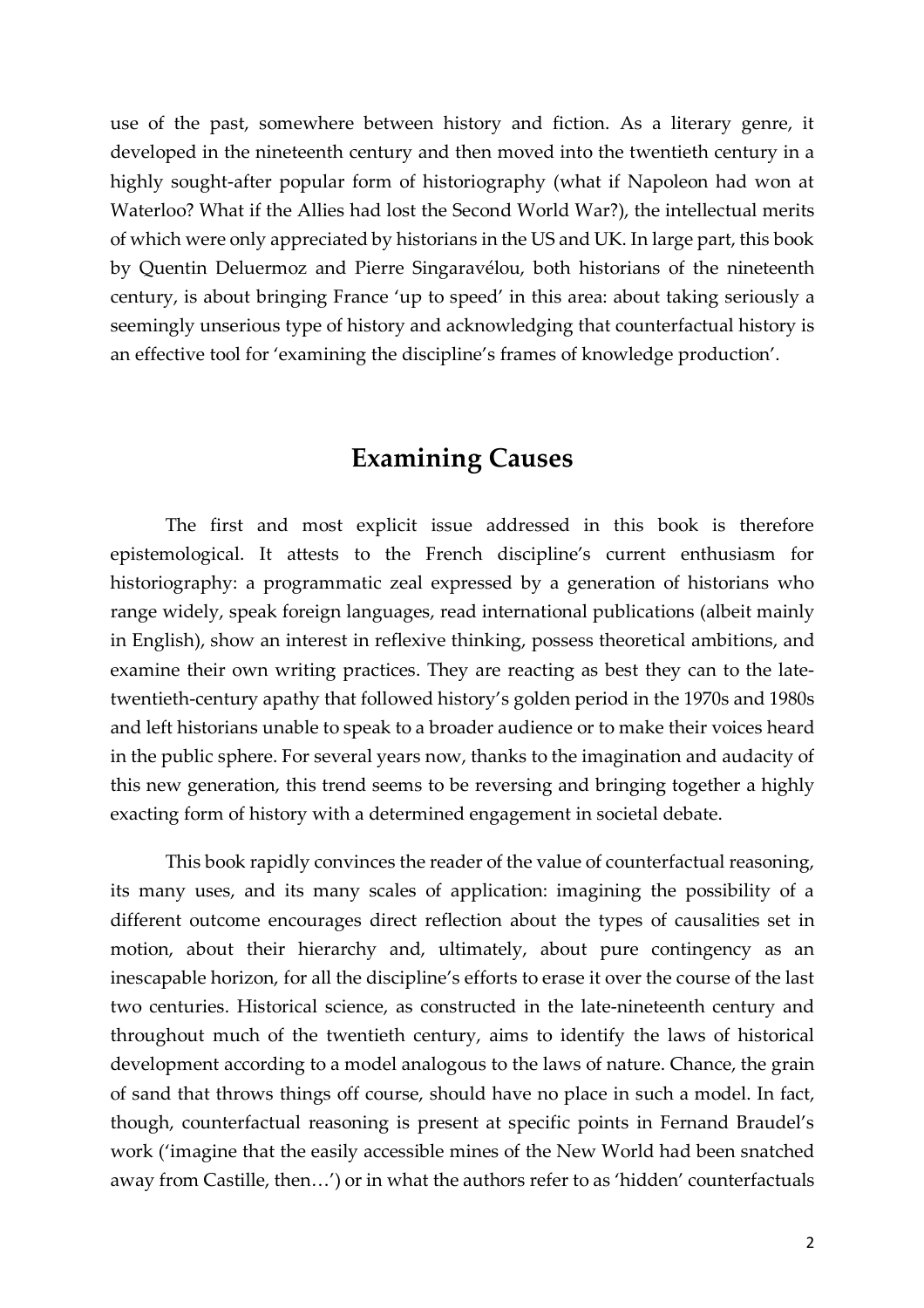(because they are not explicitly identified as such), which are nothing more than historiographical bias (for example, with regard to Western superiority or the evolutionary mindset). Counterfactual reasoning is a reflexive habit and, when applied to the short term, it can reveal 'the constraints, reproductive mechanisms, and routines that organise social worlds'. Ultimately, it renews macro-history's programme while, at the same time, creating new connections between the notions of causality and contingency by explaining, as Roger Chartier did for the French Revolution,<sup>1</sup> that it could as well not have happened, even as it fits socio-cultural and politico-economic evolutions into a logic of intelligibility that help to make sense of them.

This use of counterfactual history breaks with its habitual right-wing (and, in the US, neo-conservative) applications, in which Blaise Pascal's paradigm of Cleopatra's nose establishes contingency and the freedom of individual actors as the Alpha and Omega of historical accomplishment. It also breaks with a more contemporary left-wing application particularly in vogue in imperial historiography: what would India have been without British colonial rule? When the question dictates the answer, there is nothing productive about the process and its benefits are purely trivial and ideological: a critique of colonialism and of Western supremacy. The chapter entitled 'Testing the Empire' demonstrates this by providing an overview of different types of counterfactual approaches in imperial history rather than by applying them. This is the first, exploratory, section of the book. The second section, focused on the 1848 February Revolution in France, offers a more targeted and applied use of counterfactual reasoning, although the results are not necessarily convincing. This is probably something about the writing and the plot creation here that prevents full use of the tool being made, but that's not important in this instance as the authors openly acknowledge the experimental nature of their approach. Others will take up the mantel.

## **Pasts That Are Very Much Alive**

The second side to the book is almost more surprising. It uncovers a rich genealogy of the counterfactual genre (in historiography, from Thucydides to Niall Ferguson and Robert Fogel, as well as in literature). Above all, though, it introduces

<sup>1</sup> R. Chartier, *Les Origines culturelles de la Révolution française*, Paris, Seuil, 1989.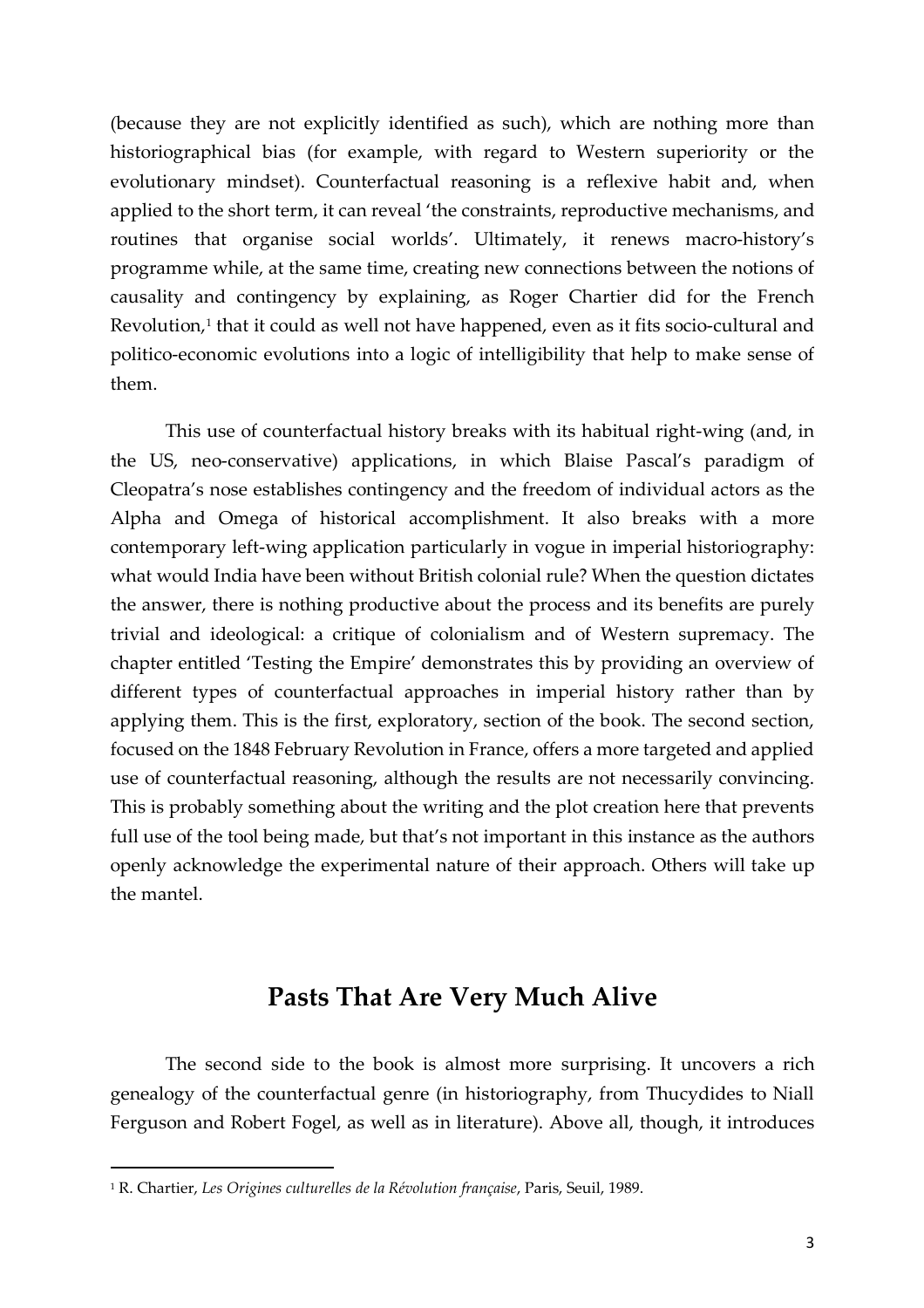the reader to a cultural history of uses of the past by connecting current enthusiasm in this regard to a new sensitivity to different time periods that François Hartog has called the 'presentist' regime of historicity and that Jérôme Baschet has analysed in a fascinating new book that seeks to unpack all its implications. <sup>2</sup> It is, indeed, all too obvious that these dreams of alternative history are the products of their time: they reflect the frustrations of a present clouded by fears about the future, summoned forth and cast aside by the tyranny of immediacy in which the past is intensively recycled in multiple and sometimes contradictory ways, in the form of painful memories, participatory or recreational activities, commemorations of the past, its transformation into heritage, or its endless replaying in order to ensure that all is still to play for.

While the success of the Puy du Fou historical theme park, created in 1978 by Philippe de Villiers, is well known in France, the broader vitality and scale of historical re-enactments are less well known (or looked down upon). In the United States, Civil War'Living History' events account for a budget of 1.4 billion dollars, twice the annual profits of Broadway (p. 287)! Counterfactual history intersects with this relationship to the past insofar as re-enactments often add new endings: battle re-enactments, for example, leave the end of the conflict open to the interpretation of the actors (whether professionals or, more often, amateur members of an association) who are free to change the script. Similarly, since the 1970s, role-playing games and video games – the foremost cultural industry in the world – have both drawn extensively on historical worlds or fictionalised historical worlds, as in the 'Heroic fantasy' genre. For example, in the famous game *Civilization*, players take the role of an emblematic leader – Moctezuma, Cesar, Napoleon, etc. – and have to lead their civilization from the Stone Age to the conquest of space. Historical experimentation and a pathological hypertrophy of the ego make for a happy marriage. Psychologists define these counterfactual games as the '"adult" version of children's games'. What clearer demonstration could there be that we are, undeniably, dealing here with a symptom of the widespread infantilism that defines our times.

And yet the book ends by reflecting on the educational uses of counterfactual history, offering an account of a workshop held in Grenoble in 2011 during which participants were asked, under the friendly but firm guidance of the two historians, to think about two alternative scenarios: first, the absence of the transatlantic slave trade, and, second, the successful escape of king Louis XVI in 1791. The result was highly productive, including for those who are not necessarily bound to take the lead when

<sup>2</sup> Jérome Baschet, *La tyrannie du présent, Temporalités émergentes et futurs inédits*, Paris, La Découverte, 2018.